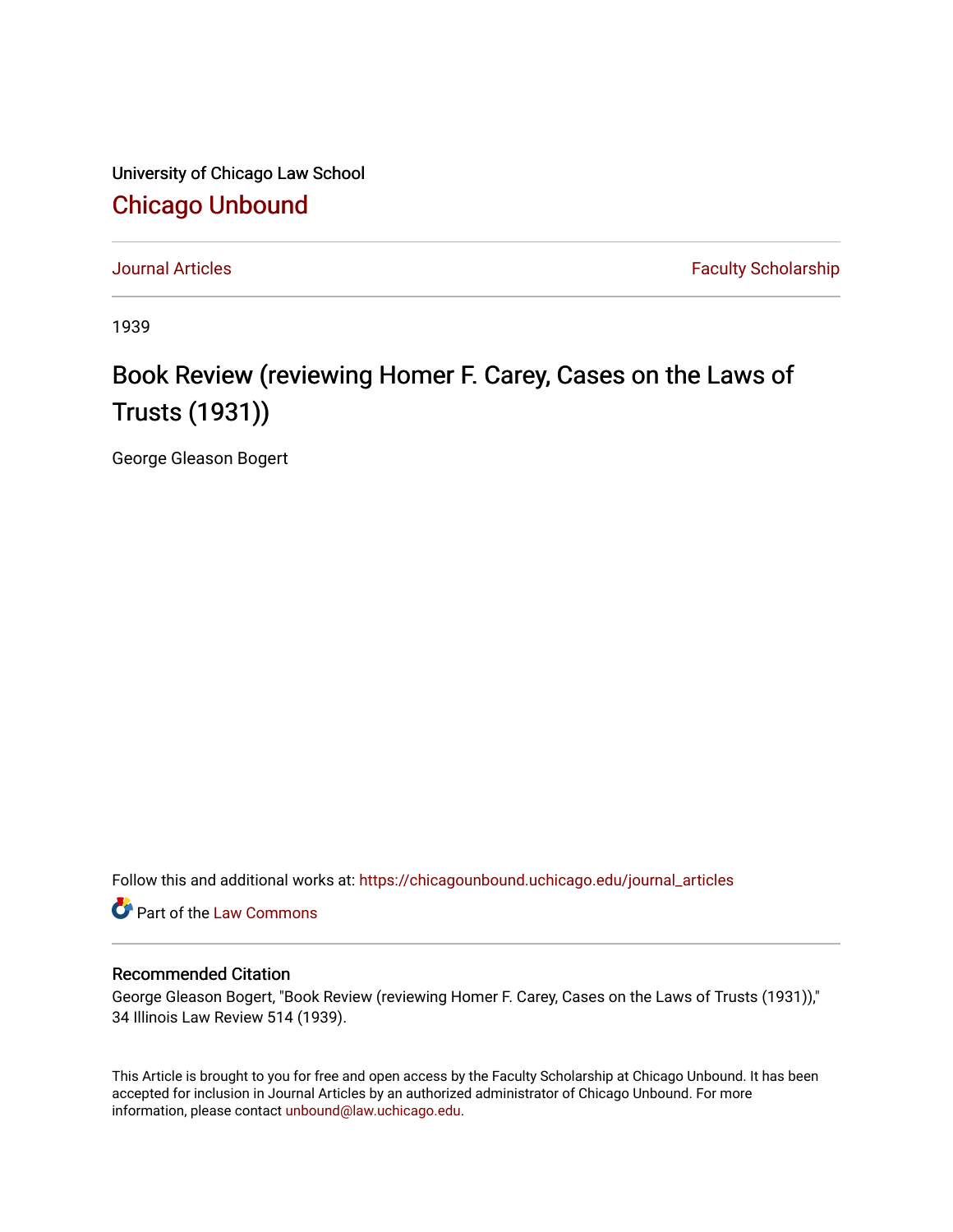the bulk which they add to a book of otherwise fine proportions.

The book contains a fair sprinkling of English cases. Most of the cases in the book can properly be called recent. The footnotes are not excessive, but ample. They contain references to important decisions, important law review material, the trust restatement, the treatise of Scott and that of the author, and to relevant statutes.

It is to be regretted that the author did not reduce to text some of the material covered **by** cases, because some phases of the law of trusts are largely informational and lend themselves to text treatment.

On the whole, Professor Bogert has produced a book of that quality one would have expected from so able a scholar and from one who, in the opinion of many, is America's outstanding trust lawyer. It is certain that most teachers of trust will find it a vast improvement over what they have been using. They can find nothing better, not even in the writer's own production.

#### HOMER F. CAREY.<sup>\*</sup>

### CAsES **ON THE LAW** or TRusTs. **By** Homer F. Carey.t Rochester: Lawyers Cooperative Publishing Co. 2nd edition, **1939. Pp.** xxi, **816. \$6.50.**

Professor Carey's first edition of his Cases on Trusts appeared in **1931.** To that work he brought a training in trust law under one of its masters, then Dean Stone, followed **by** about six years of practice and four years of teaching. To these original qualifications **Mr.** Carey has since added eight years of intensive study and exposition of the subject in class room and in the law reviews. His latest edition of trust law materials thus deserves respect and careful consideration.

The **1931** book contained **688** pages and 234 cases; the second edition **806** pages and **213** cases. There has thus occurred the rather remarkable phenomenon that the book has expanded more than a hundred pages but has shrunk about 21 cases. This result may have been produced **by** the use in the latest edition of several very long cases. For example, *Williams Estate,* **p.**

Professor **of** Law, Northwestern University.

140, covers nearly eleven pages, *Brahmey v. Rollins,* **p.** 174, runs through more than twelve pages, and *Loftin v. Keenan,* p. 426, is thirteen pages long. To the writer it would seem that the second edition is near an ideal in page length, but somewhat scanty in number of decisions. While the book as it now stands adapts itself well to schools where 30 or 40 hours are given to the subject, it seems lacking in material for those schools where **50** or **60** hours are allowed.

The editor has introduced many late, important cases. Apparently approximately half of the cases in the **1939** edition were not used in **1931.** It can well be argued that such a procedure makes the book more interesting and more truly reflective of the present development of trust law. Progressive teachers like to substitute new cases for threadbare decisions. The best recent cases often summarize earlier steps in judicial management of the problem and also show new uses of the trust. Not only are Carey's 1939 cases new to his own case book to a large extent; they are in great part cases not used in other trust case books. For example, of the first thirteen main cases listed in Carey's table of cases, only one is printed in Scott's book, none in Costigan's, and but three in Bogert's case book.

The outline of 1931 is followed in 1939 with unimportant exceptions. Thirteen cases were used in 1931 to treat trusts to escape taxation, for the conduct of business, and as security devices. The 1939 book omits these cases and substitutes a very condensed statement on these and other common trust purposes. This is probably wise, since these three topics are better left to development in courses in taxation, corporations, and mortgages or security transactions. It is more expedient in a trust book to describe by a short exposition the ways in which trusts reach these business ends, or to insert cases here and there to develop real trust law which incidentally display the functions of the trust.

The only other change in Carey's outline is in Chapter IV, "Purposes Effected by Equity Through the Use of the Trust

t Professor of Law, Northwestern University.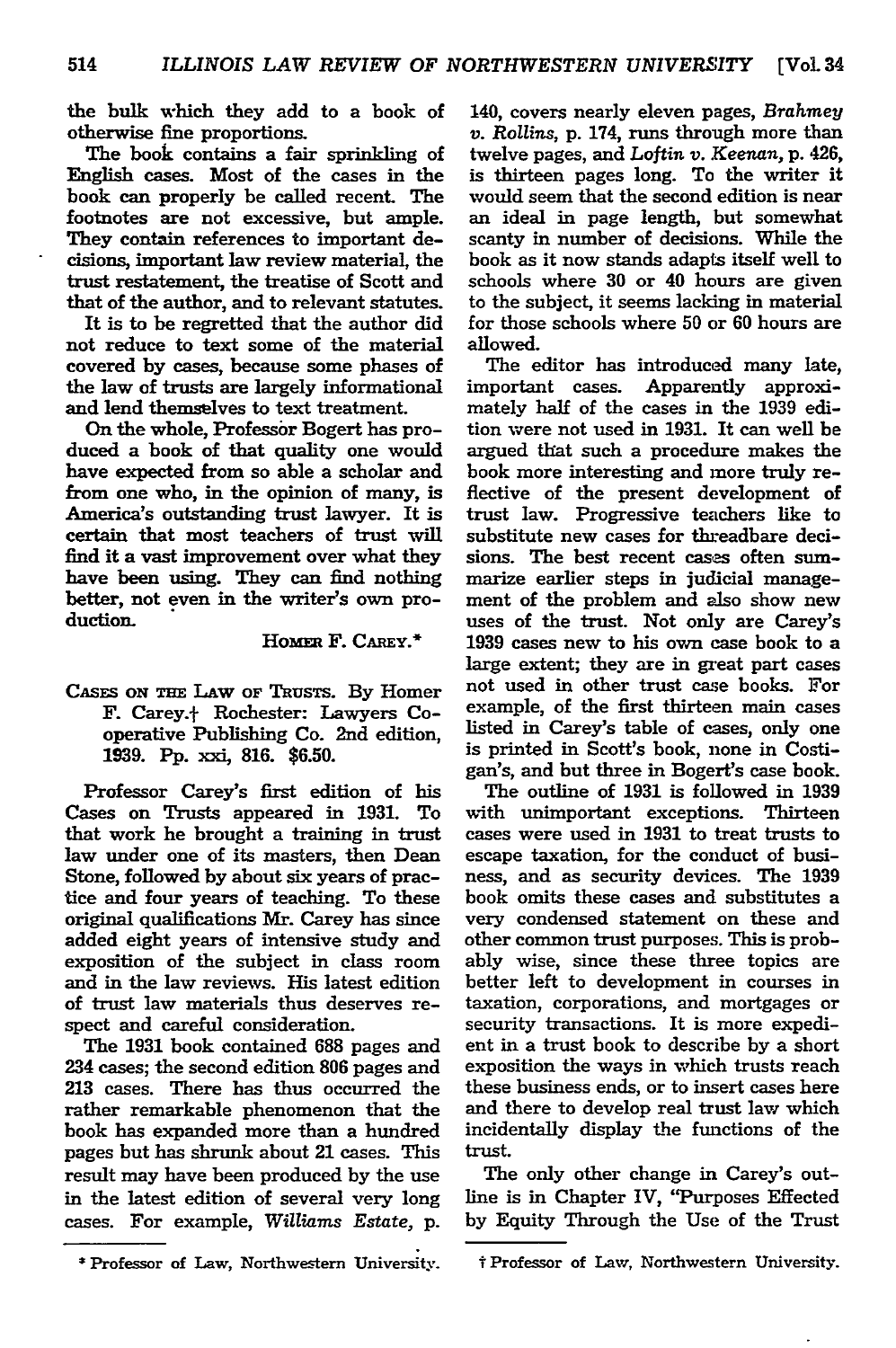Device," where he has increased the subdivisions from eight to twelve. This is accomplished **by** adding an introduction and treating the material on the acquisition of property **by** deed, will, or descent on oral trust under four headings instead of under one.

The analysis used has much to support it **by** way of logic and sequence. After an historical introduction covering the history of uses, the editor treats of the creation of the express trust and its purposes, then presents material on resulting and constructive trusts, and lastly offers cases on administration and on relations with third parties. The chapter on distinctions between trusts and other relationships which has been used as an introduction since the days of Ames is not employed **by** Carey, **but** decisions on various contrasts are scattered throughout the book, as, for example, in Chapter **H** where debt and trust, and gift of the legal interest and trust, are discussed. The author's position that all resulting trusts are, like constructive trusts, remedial devices of equity is a stand which can be defended with some force, but the analysis which throws at least some of the resulting trusts into the same class as express trusts, in that both are intent-enforcing, seems more realistic to the reviewer.

Professor Carey gives no cases on problems concerning the trustee in his chapter on trust creation. He covers such questions in five and a half pages of text. While it is admitted that the use of case discussion to develop this topic has been excessive in some case books, since the points are relatively easy and do not involve much argument, it is believed better to insert a few decisions on defects in trustee personnel existing at the beginning of the trust.

Under the heading "Some Uses of the Express Trust; Those Relating to the Family," the editor inserts 43 pages of cases on spendthrift trusts, thus giving this important topic a very thorough treatment. The related trusts, sometimes called "blended," "discretionary," or "support," seem to be touched very lightly.

In this same "purpose" chapter, under the heading, "As a Method of Donating to Charity," are placed ten cases on charit-

able trust creation and the cy pres doctrine.

The fourth chapter covers the Statute of Frauds, the Wills Acts, resulting trusts, and all constructive trusts, whether incidental to the enforcement of express trusts, or arising out of a failure to follow the Statute of Frauds or the Wills Acts, or from miscellaneous reasons. This portion amounts to nearly one-fifth of the

In opening his fifth chapter, namely, that on administration, the editor inserts a three-page note on trustee personnel problems, including qualifications, resignation, and removal. Here again one finds a topic which lends itself easily to this form of treatment, if one is pressed for space. In this chapter the editor justifies his statement in the preface that he lays major emphasis on problems of administration, for here is found about **30%** of the content of the work. It constitutes a key to the more important problems regarding the duties, powers and rights of the trustee, and the rights of the beneficiaries. The last three subsections of this chapter, 'Trustee's Rights," 'Termination," and "Procedural Problems," would seem not to deserve treatment under the main head "Distribution of Benefits and Burdens," but instead should be separate main heads in themselves.

In the final chapter of the book, "The Trust and Third Persons," the material touches the **trustees** right to indemnity and reimbursement, the cases on the trustee's contracts and torts, and the remedies of the beneficiary's creditors.

The cases are in the main well selected and well edited. Many arise outside the line of ordinary trust enforcement, as, for example, in the administration of  $tax$  statutes. Possibly the cases of extremely recent origin are slightly excessive in number. Background may have been sacrificed here and there in order to show' foreground. The old standby decisions may have been cut a bit too ruthlessly in the interest of novelty, timeliness, and recent adaptations of the trust.

The footnote material follows a middle course between the exhaustive encyclopedic note, with many quotations, running often to the length of a full page, and the